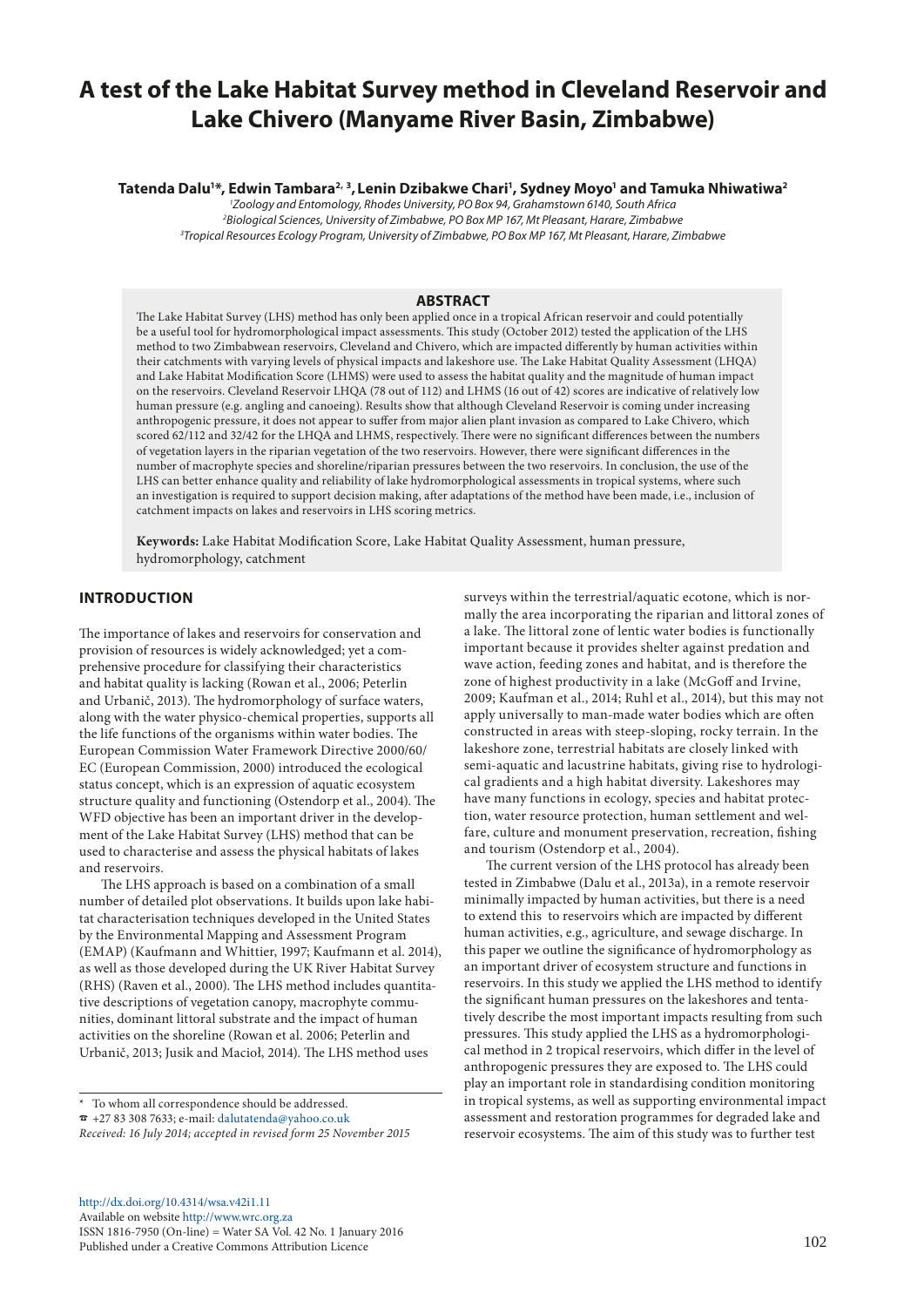the application of the LHS method in a tropical setting using two reservoirs located in an urban setting but with highly contrasting environmental pressures. In that way, the robustness of the LHS method for lake hydromorphological assessments could be tested.

# **MATERIALS AND METHODS**

## **Study area**

The Manyame River rises near Marondera town about 65 km east of Harare and flows in a western direction before turning northward to reach the Zambezi River. The upper Manyame River catchment is economically important as it supplies water to some of the most highly populated areas in Zimbabwe; namely, Harare, Chitungwiza, Norton and Ruwa (Magadza, 1997). Impoundment size is 30 ha for Cleveland and 8 100 ha for Chivero (Table 1). Both are susceptible to pollution originating from the city of Harare. With the construction of Lake Chivero in 1953, this reservoir took over the role of water supply from Cleveland and Seke Reservoirs (Tendaupenyu, 2012).

Lake Chivero is located 35 km southwest of Harare (Fig. 1) and was built as the principal water supplier for the city of Harare (Dalu et al., 2011). The lake has a long history of water quality problems mainly as a result of sewage effluent discharge from Harare and Chitungwiza into its main tributaries (Tendaupenyu, 2012). Cleveland Reservoir was constructed in 1913 and is located within the headwaters of the Mukuvisi River, a tributary of the Manyame River (Fig. 1). The impoundment is surrounded by a protected area/reserve, which serves

as a buffer against the impacts of various other land uses in the adjacent urban areas (Ndebele, 2009).

## **LHS method**

The LHSs of Cleveland Reservoir and Lake Chivero were carried out between 15 and18 October 2012, with the aid of a boat (Chivero) and on foot (Cleveland). All necessary sampling was carried out during this period, with a single survey for each water body. Physico-chemical variables measured were most representative of the reservoirs' average condition. The LHS surveys were conducted by the same individuals.

A detailed description of the LHS undertaken is provided by Rowan et al. (2004, 2008) and Dalu et al. (2013a). Hab-Plots capture detailed information about the physical structure of

| <b>TABLE 1</b><br><b>Physical characteristics of the Manyame River Basin</b><br>reservoirs. Data from Ndebele (2009) and Tendaupenyu<br>(2012) |           |         |  |  |  |  |  |  |  |  |  |
|------------------------------------------------------------------------------------------------------------------------------------------------|-----------|---------|--|--|--|--|--|--|--|--|--|
| <b>Reservoir</b>                                                                                                                               | Cleveland | Chivero |  |  |  |  |  |  |  |  |  |
| Date of construction                                                                                                                           | 1913      | 1952    |  |  |  |  |  |  |  |  |  |
| Altitude (m)                                                                                                                                   | 1.531     | 1 370   |  |  |  |  |  |  |  |  |  |
| Area (ha)                                                                                                                                      | 30        | 2630    |  |  |  |  |  |  |  |  |  |
| Volume $(m^3 \times 106)$                                                                                                                      | 1         | 250     |  |  |  |  |  |  |  |  |  |
| Mean depth (m)                                                                                                                                 | 3.3       | 9.5     |  |  |  |  |  |  |  |  |  |
| Catchment (km <sup>2</sup> )                                                                                                                   | 15        | 2.227   |  |  |  |  |  |  |  |  |  |



*Figure 1 Location of the study areas, Lake Chivero and Cleveland Reservoir, in the Manyame River Basin*

[http://dx.doi.org/10.4314/wsa.v42i1.](http://dx.doi.org/10.4314/wsa.v42i1.11)11 Available on website<http://www.wrc.org.za> ISSN 1816-7950 (On-line) = Water SA Vol. 42 No. 1 January 2016 Published under a Creative Commons Attribution Licence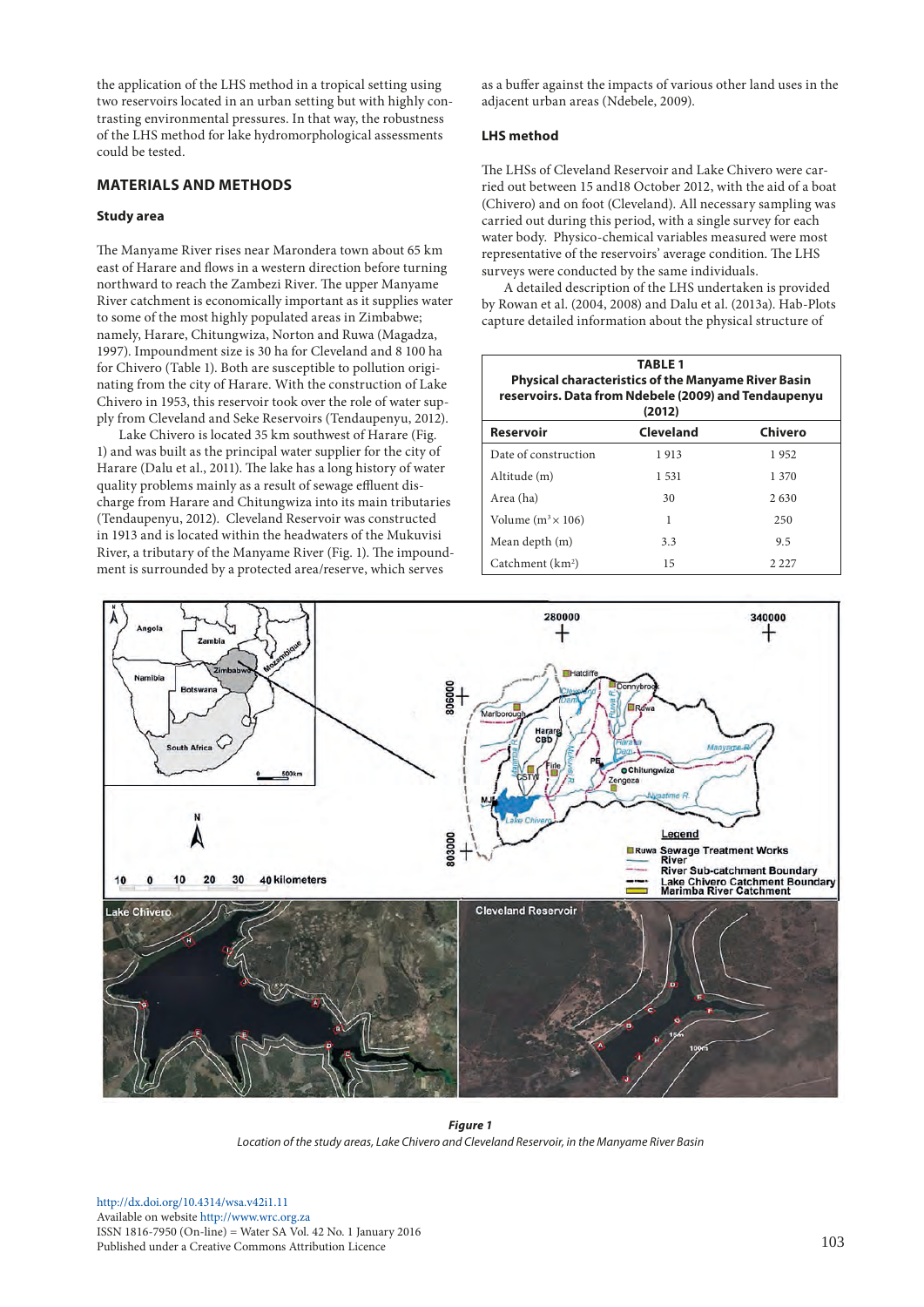the shore zone (riparian into the littoral) using categorised observations (present/absent or classes of extent) made by the survey team in a boat 10 m in from the water's edge. Ten of these are typically selected; the first Hab-Plot is located closer to where the boat was launched from and the remainders are approximately evenly spaced around the lake perimeter. Different components which include the littoral zone, shore zone, riparian zone (15 m and 50 m zones landward from the bank top), are recognised, and detailed analyses of morphology, substrate characteristics, vegetation cover and human pressures are made. These detailed observations are complemented by the perimeter survey, which can be carried out directly in the field (Rowan et al., 2006; Dalu et al., 2013a).

Raw and remotely-sensed data from the summer of 1989 and 2001 were obtained using Landsat Thematic Mapper (TM) and a Landsat Enhanced Thematic Mapper (ETM), respectively. Visual interpretation of these enabled comparisons with the present to indicate changes in environmental state and within the reservoir catchments. The registration error for the images was less than 0.4 pixels with a Landsat image resolution of 30 m. Summary metrics of the LHS termed the Lake Habitat Modification Score (LHMS) and the Lake Habitat Quality Assessment (LHQA) were calculated using the survey data.

## **Lake Habitat Quality Assessment (LHQA)**

The LHQA is based mainly on proportional scoring across habitat observation plots (Hab-Plots); a more detailed description of the LHQA method is described in Rowan et al*.* (2004). Since this study was confined to 2 reservoirs, the LHQA scoring index, which was designed for comparison across lakes, was adjusted according to Rowan et al. (2006). A minor modification of score ranges was made so as to incorporate nuisance or exotic species. The modified criteria were based firmly on the original LHS approach and philosophy. A perfect score of 112 for LHQA is achieved when the habitat is not impacted in any way.

#### **Lake Habitat Modification Score (LHMS)**

The LHMS is an index of lake hydromorphological alteration, which was developed to synthesize the wide-ranging and multivariate data collected into a meaningful metric (Rowan et al., 2006). The LHMS metric is useful for classification purposes, especially in the identification of lakes and reservoirs with high ecological status and those at risk of not attaining good ecological status due to human activities. Therefore, it enables a comparison of hydromorphological and related pressures such as overfishing, nuisance species, and shoreline modification, amongst others, between different Hab-Plots. The LHMS has a score from 0 to 42, where the zero end of the scale means that the habitat is natural and has not been modified in any way (high ecological status) while 42 means that the habitats have been greatly impacted (low ecological status).

## **Basic water quality measurements**

Water was collected at depths of 1 m and 2 m intervals for Cleveland Reservoir and Lake Chivero, respectively, for the full vertical profile, using a 10-L Ruttner water sampler at the index site (the deepest point). Measurement of temperature and dissolved oxygen (DO) were done using a pH, conductivity and DO meter (HACH, LDO, Germany). Water transparency

was measured using a Secchi disc. Total nitrogen and total phosphorus concentrations were measured in the laboratory with Hach nutrient analysis kits and a Hach spectrophotometer (DR010 Hach Co., Loveland, Colorado, USA). Physicochemical data used in this study for Cleveland Reservoir was obtained from Ndebele-Murisa (2012) studies.

#### **Statistical analysis**

A Kruskal-Wallis Anova analysis (*p* < 0.05; using SysStat 12 for Windows version 12.02.00 (Systat, 2007)), was carried out to test for significant differences in shoreline pressures, riparian vegetation cover and macrophyte species composition among the Hab-Plots and between the two reservoirs, so as to assess the variation in levels of human impact within the different LHS metrics across the two study reservoirs. Pearson and Kendall correlation analyses were performed to investigate the relationship between substrate composition and macrophyte communities among different Hab-Plots within the reservoirs.

# **RESULTS**

## **Basic water quality measurements**

The physicochemical data recorded at the index site for the two study reservoirs are summarised in Table 2. Water temperature recorded averaged 24.3°C and 21.8°C in Lake Chivero and Cleveland Reservoir, respectively. Thermal and dissolved oxygen profiles (Fig. 2) showed that both water systems were stratified. It clear that Cleveland Reservoir was not significantly stratified because there was no oxycline, but there was a pronounced oxycline in Lake Chivero. The thermocline was at 6 m and 8 m for Lake Chivero and Cleveland, respectively (Fig. 2a). No algal blooms were observed in Cleveland Reservoir whilst algal blooms were observed in Lake Chivero.

### **LHS survey**

Summarised data for shoreline pressures and natural shoreline (0–15 m and >15–50 m perimeter bands) for each reservoir are presented in Tables 3 and 4. The Kruskal-Wallis test showed that there were significant differences ( $p < 0.05$ ) in the shoreline/riparian pressures between the two reservoirs. For Cleveland Reservoir, Hab-Plot C and D recorded the most diverse shoreline with respect to natural land cover types

| <b>TABLE 2</b><br>Summary data for Lake Chivero and Cleveland Reservoir<br>index sites |                 |                                                      |  |  |  |  |  |  |  |  |  |  |
|----------------------------------------------------------------------------------------|-----------------|------------------------------------------------------|--|--|--|--|--|--|--|--|--|--|
| <b>Measurements at</b><br>index site                                                   | Lake<br>Chivero | <b>Cleveland Reservoir</b><br>(Ndebele-Murisa, 2012) |  |  |  |  |  |  |  |  |  |  |
| pH                                                                                     | $7.1 - 75$      | $7.7 - 8.66$                                         |  |  |  |  |  |  |  |  |  |  |
| Secchi depth (m)                                                                       | 1               | 3.9                                                  |  |  |  |  |  |  |  |  |  |  |
| Temperature range<br>$(^{\circ}C)$                                                     | $23.1 - 26$     | $21.2 - 22.3$                                        |  |  |  |  |  |  |  |  |  |  |
| Dissolved oxygen range<br>$(mg \cdot L^{-1})$                                          | $3.5 - 7.5$     | $6.6 - 7.6$                                          |  |  |  |  |  |  |  |  |  |  |
| Total nitrogen range<br>$(mg \cdot L^{-1})$                                            | $1.16 - 4.13$   | $0.75 - 1.28$                                        |  |  |  |  |  |  |  |  |  |  |
| Total phosphorus range<br>$(mg \cdot L^{-1})$                                          | $2.45 - 3.99$   | $0.26 - 0.55$                                        |  |  |  |  |  |  |  |  |  |  |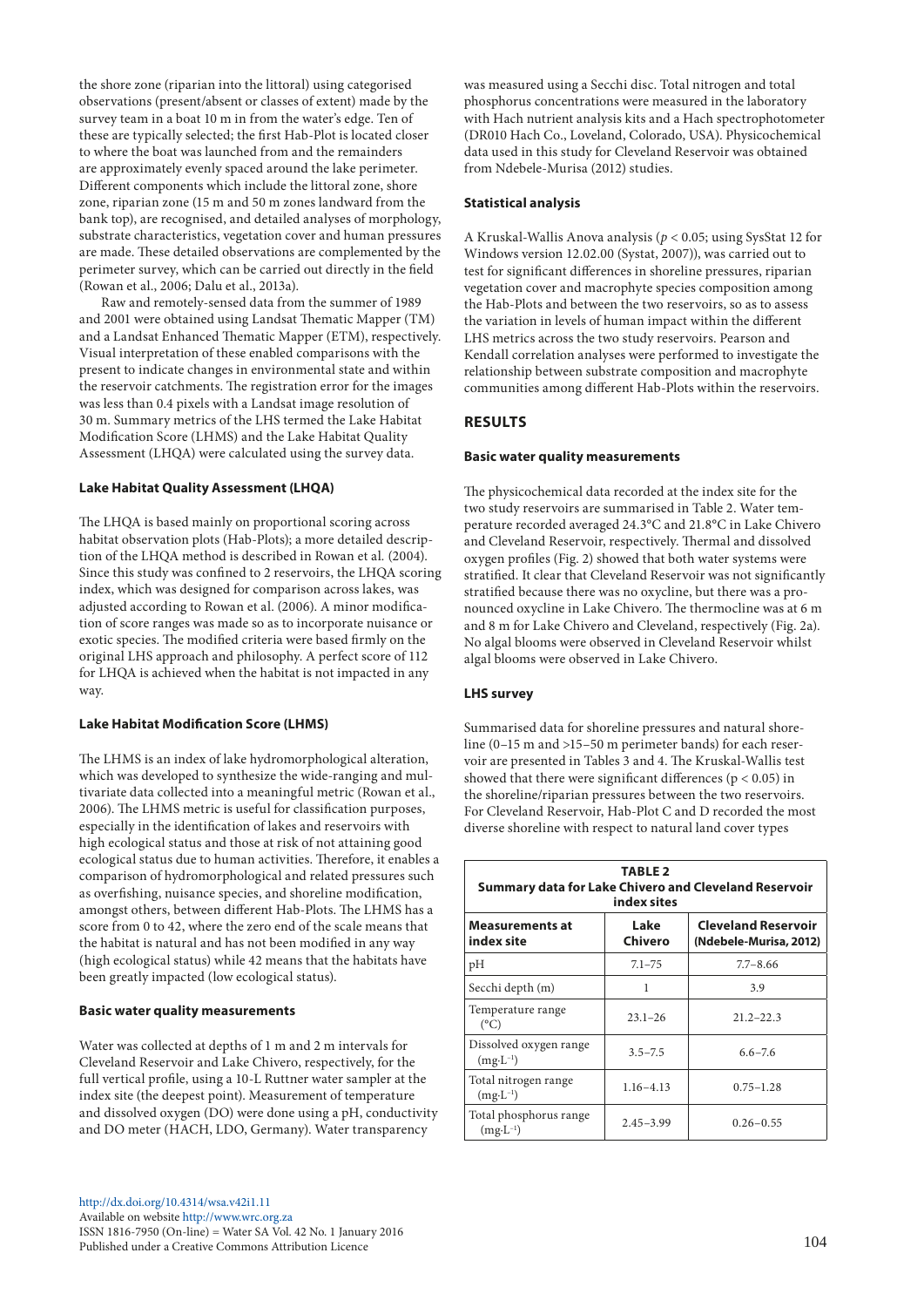

*Figure 2 Temperature and dissolved oxygen profiles for Lake Chivero and Cleveland Reservoir*

(6 different types), while in Lake Chivero Hab–Plots A–B, F–G and J were the most diverse (6 types each). Lake Chivero's shoreline is dominated by broadleaf/mixed woodland with cover exceeding 40 % and 75 % for the 0–15 m and > 15–100 m bands respectively, for almost all of the Hab-Plots. Cleveland Reservoir's shoreline was dominated by rough and unimproved grassland ( $>75\%$ ) for the 0–15 m band while the  $>15-100\;$ m band was dominated by coniferous/gum tree plantations and broadleaf/mixed woodland (Table 3 and 4).

## **LHQA and LHMS**

The LHMS scores calculated for the Cleveland Reservoir and Lake Chivero were 16 and 32, respectively (out of 42), while the LHQA scores were 78 and 62, respectively (out of 112) (Tables 5 and 6). Cleveland Reservoir experiences relatively few human pressures, except for non-boat recreation and angling. Lake Chivero scored high on the LHMS and lower on the LHQA. In both reservoirs, there are no tarred roads, only sand roads running through the park and leading to lodges and recreation areas.

#### **Aerial photography**

The use of aerial photography enabled the precise identification and interpretation of the various land use categories in the catchments of the two reservoirs. Bare areas made up only 0.15 km2 in 1989, showing the highly intensive land use within the catchments. In 2001, there was a significant increase in bare areas (see also Gamanya et al., 2009).

#### **Vegetation**

The different riparian zones found around Cleveland Reservoir and Lake Chivero, mainly the densely vegetated to open

**Summary data for the number of shoreline pressures within 15 m and between >15–100 m Hab-Plots for Cleveland Reservoir (CR) and Lake Chivero (LC) expressed as extent of total perimeter length Pressures and non-natural land-use CR LC 15 100 15 100** Commercial activities 0 0 0 5 Residential areas 0 0 2 6 Roads or railways 0 1 2 6 Parks and gardens  $\begin{array}{|c|c|c|c|c|c|c|c|c|} \hline 2 & 1 & 9 & 9 \ \hline \end{array}$ Recreational beaches 0 0 0 0 Educational activities 0 1 5 6 Litter, dump, landfill 0 0 0 0 Quarrying or mining  $\begin{array}{|c|c|c|c|c|c|c|c|} \hline \text{Quarrying or mining} & \multicolumn{3}{|c|}{0} & \multicolumn{3}{|c|}{0} & \multicolumn{3}{|c|}{0} & \multicolumn{3}{|c|}{0} \\\hline \end{array}$ Evidence recent logging  $\begin{array}{|c|c|c|c|c|c|c|c|c|} \hline 1 & 0 & 1 & 2 \end{array}$ Pasture 0 0 0 0 Observed grazing 0 1 0 0 0 Improved grassland  $\begin{array}{|c|c|c|c|c|c|c|c|c|} \hline 0 & 0 & 2 & 2 \ \hline \end{array}$ Tilled land 0 0 2 1 Camping and caravanning  $\begin{array}{|c|c|c|c|c|c|c|c|} \hline \end{array}$  0  $\begin{array}{|c|c|c|c|c|} \hline \end{array}$  3  $\begin{array}{|c|c|c|c|c|} \hline \end{array}$  4  $\begin{array}{|c|c|c|c|c|} \hline \end{array}$ Unsealed tracks and pathways  $\begin{array}{|c|c|c|c|c|c|} \hline 9 & 10 & 10 & 10 \ \hline \end{array}$ Docks, harbors or marinas  $\begin{array}{|c|c|c|c|c|c|c|c|} \hline 1 & 0 & 5 & 0 \\ \hline \end{array}$ Floating and tethered structures  $\begin{array}{|c|c|c|c|c|c|} \hline 0 & 0 & 1 & 2 \end{array}$ Hard bank engineering (closed)  $\begin{array}{|c|c|c|c|c|c|} \hline 0 & 0 & 1 & 2 \end{array}$ Hard bank engineering (open)  $\begin{array}{|c|c|c|c|c|c|} \hline 0 & 0 & 5 & 0 \ \hline \end{array}$ Soft bank engineering 2 1 4 1 Flow and sediment control  $\begin{array}{|c|c|c|c|c|c|c|c|} \hline 0 & 0 & 3 & 3 \\ \hline \end{array}$ Erosion 0 1 0 4 Number of pressures 7 8 16 15

**TABLE 3**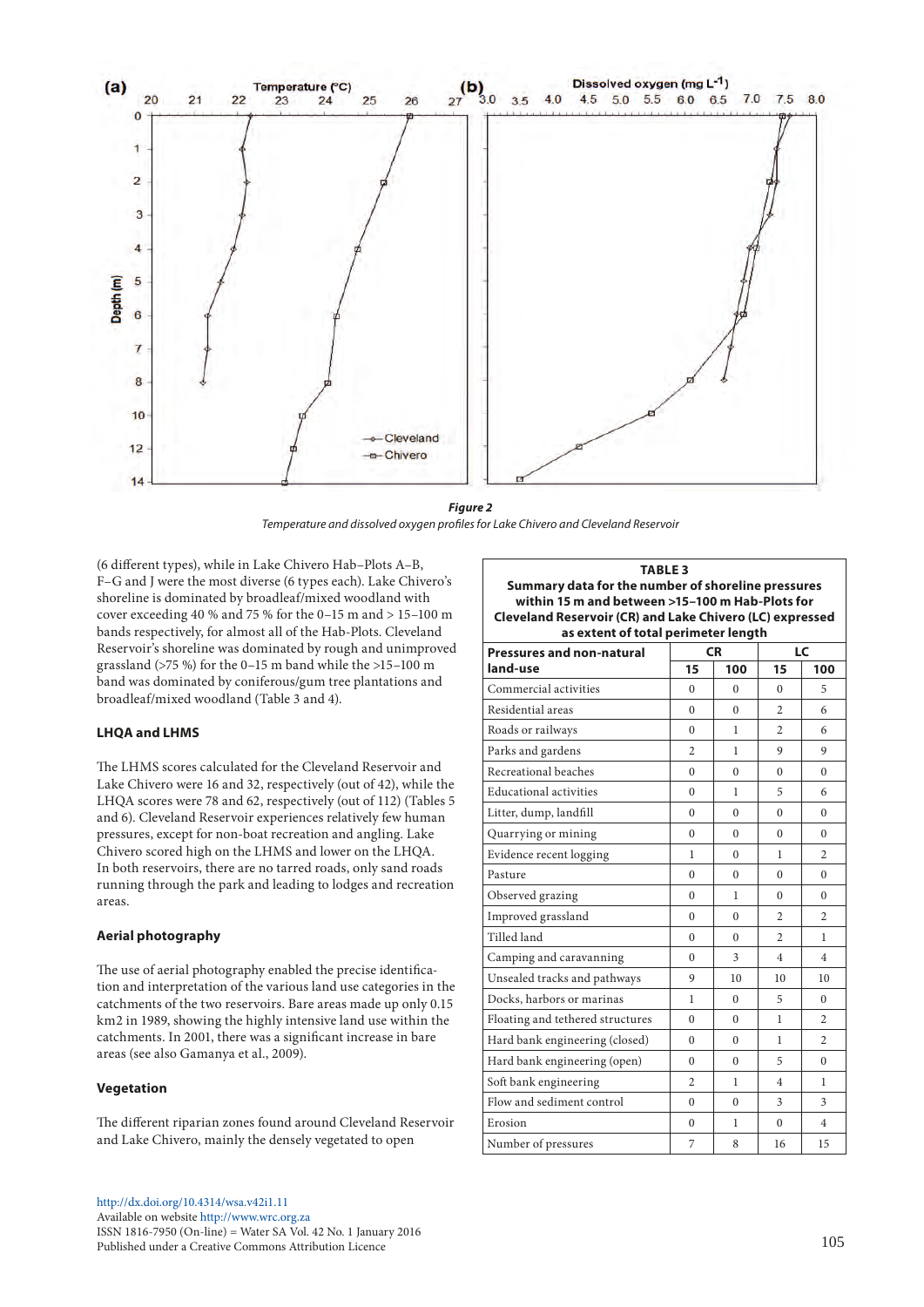| <b>TABLE 4</b>                                            |
|-----------------------------------------------------------|
| Summary data for the number of natural land cover and     |
| meso-habitats within 15 m and between 15 and 100 m for    |
| Cleveland Reservoir (CR) and Lake Chivero (LC), expressed |
| as extent of total shoreline length                       |

**TABLE 4**

| <b>Natural land cover and meso-</b> |          | <b>CR</b> | LC       |          |  |  |  |
|-------------------------------------|----------|-----------|----------|----------|--|--|--|
| habitat type                        | 15       | 100       | 15       | 100      |  |  |  |
| Broadleaf/mixed woodland            | 1        | 1         | 1        | 1        |  |  |  |
| Broadleaf/mixed plantation          | $\Omega$ | $\Omega$  | $\Omega$ | $\Omega$ |  |  |  |
| Scrub and shrubs                    | 1        | 1         | 1        | 1        |  |  |  |
| Wetlands                            | 1        | 1         | 1        | 1        |  |  |  |
| Open water                          | $\Omega$ | $\Omega$  | $\Omega$ | $\theta$ |  |  |  |
| Rough grassland                     | 1        | 1         | 1        | 1        |  |  |  |
| Tall herb/rank vegetation           | 1        | 1         | 1        | 1        |  |  |  |
| Rock, scree or dunes                | 1        | 1         | 1        | 1        |  |  |  |
| Fringing reed banks                 | 1        | 1         | 1        | 1        |  |  |  |
| Wet woodlands                       | 1        | $^{0}$    | $\Omega$ | $^{0}$   |  |  |  |
| Quaking banks                       | $\Omega$ | $\Omega$  | 1        | $\Omega$ |  |  |  |
| Other (e.g. fern, marsh)            | 1        | $\Omega$  | $\Omega$ | $\theta$ |  |  |  |
| Extent of predominant cover         | 9        | 7         | 8        | 7        |  |  |  |
| Diversity of land-cover types       |          | 9         | 8        |          |  |  |  |

riparian zones, can be distinguished by different vegetation and substrate types. In Cleveland Reservoir, Hab-Plot A, artisanal fishing (non-motor boat and shore angling) imposes minimal anthropogenic pressures. Macrophyte manipulation and non-boat recreation were observed around the reservoir with other smaller anthropogenic pressures on the reservoir including the small harbour and dysfunctional water extraction/drawing points. In Lake Chivero, non-motor boat, commercial fishing (gillnets), and angling from boat and shore (poaching >50 %) were identified in all Hab–Plots A to J. The

| <b>TABLE 5</b><br><b>LHMS component values and total scores of Cleveland</b><br>Reservoir (CR) and Lake Chivero (LC) in October 2012 |                    |                |  |  |  |  |  |  |  |  |
|--------------------------------------------------------------------------------------------------------------------------------------|--------------------|----------------|--|--|--|--|--|--|--|--|
| <b>Pressure</b>                                                                                                                      | <b>CR</b>          | LC             |  |  |  |  |  |  |  |  |
| Shore zone modification                                                                                                              | $\Omega$           | 6              |  |  |  |  |  |  |  |  |
| Shore zone intensive use                                                                                                             | $\mathfrak{D}_{1}$ | 6              |  |  |  |  |  |  |  |  |
| In-lake use                                                                                                                          | 6                  | 8              |  |  |  |  |  |  |  |  |
| Hydrology                                                                                                                            | 6                  | 6              |  |  |  |  |  |  |  |  |
| Sediment regime                                                                                                                      | 0                  | $\mathfrak{D}$ |  |  |  |  |  |  |  |  |
| Nuisance species                                                                                                                     | $\mathfrak{D}$     | 4              |  |  |  |  |  |  |  |  |
| LHMS total score                                                                                                                     | 16                 | 32             |  |  |  |  |  |  |  |  |

|                        | Scores for Lake Habitat Quality Assessment (LHQA) for Cleveland Reservoir (CR) and Lake Chivero (LC) in October 2012                                                                                                                                                                                   | <b>TABLE 6</b> |                                                                                 |                                                                                                                                                                                                                                                                                                                                                                                                              |                |
|------------------------|--------------------------------------------------------------------------------------------------------------------------------------------------------------------------------------------------------------------------------------------------------------------------------------------------------|----------------|---------------------------------------------------------------------------------|--------------------------------------------------------------------------------------------------------------------------------------------------------------------------------------------------------------------------------------------------------------------------------------------------------------------------------------------------------------------------------------------------------------|----------------|
| Zone                   | <b>Measurable LHS feature</b>                                                                                                                                                                                                                                                                          |                | <b>Counts of features across lake, or</b><br>number of Hab-Plots with a feature |                                                                                                                                                                                                                                                                                                                                                                                                              |                |
|                        |                                                                                                                                                                                                                                                                                                        | <b>CR</b>      | LC                                                                              | <b>Score allocated</b><br><b>CR</b><br>$\overline{4}$<br>3<br>$\overline{4}$<br>$\overline{4}$<br>3<br>$\overline{2}$<br>3<br>$\overline{4}$<br>$\overline{4}$<br>$\mathbf{0}$<br>$\mathbf{0}$<br>$\overline{4}$<br>$\overline{4}$<br>$\overline{4}$<br>$\overline{4}$<br>$\overline{4}$<br>$\overline{4}$<br>$\overline{4}$<br>$\overline{2}$<br>15<br>$\mathbf{0}$<br>$\mathbf{0}$<br>$\overline{2}$<br>78 | LC             |
|                        | Complex or simple veg.                                                                                                                                                                                                                                                                                 | 8              | 10                                                                              |                                                                                                                                                                                                                                                                                                                                                                                                              | $\overline{4}$ |
|                        | > 10% large trees                                                                                                                                                                                                                                                                                      | 3              | 10 <sup>1</sup>                                                                 |                                                                                                                                                                                                                                                                                                                                                                                                              | $\overline{4}$ |
| Riparian               | Natural/semi natural veg.                                                                                                                                                                                                                                                                              | 10             | 10                                                                              |                                                                                                                                                                                                                                                                                                                                                                                                              | $\overline{4}$ |
|                        | No. natural types                                                                                                                                                                                                                                                                                      | 3              | 5                                                                               |                                                                                                                                                                                                                                                                                                                                                                                                              | 3              |
|                        | No. bank top features                                                                                                                                                                                                                                                                                  | $\overline{3}$ | 3                                                                               |                                                                                                                                                                                                                                                                                                                                                                                                              | 2              |
|                        | Earth/sand bank                                                                                                                                                                                                                                                                                        | 6              | 5                                                                               |                                                                                                                                                                                                                                                                                                                                                                                                              | $\overline{2}$ |
|                        | Trash line                                                                                                                                                                                                                                                                                             | 5              | $\overline{4}$                                                                  |                                                                                                                                                                                                                                                                                                                                                                                                              | 2              |
|                        | Natural bank material                                                                                                                                                                                                                                                                                  | 8              | 7                                                                               |                                                                                                                                                                                                                                                                                                                                                                                                              | 3              |
|                        | No. natural types                                                                                                                                                                                                                                                                                      | $\overline{4}$ | 3                                                                               |                                                                                                                                                                                                                                                                                                                                                                                                              | 3              |
|                        | Natural beach material                                                                                                                                                                                                                                                                                 | 5              | $\overline{2}$                                                                  |                                                                                                                                                                                                                                                                                                                                                                                                              | $\mathbf{0}$   |
|                        | No. natural types<br>Coefficient variation<br>Natural littoral substrate<br>No. natural types<br>Total macrophyte cover<br>Extend lakewards?<br>No. macrophyte types<br>Total fish cover<br>No. littoral features<br>No. wetland habitats<br>No. islands<br>No. deltaic deposits<br>Introduced species | $\overline{4}$ | $\mathbf{1}$                                                                    |                                                                                                                                                                                                                                                                                                                                                                                                              | $\mathbf{0}$   |
|                        |                                                                                                                                                                                                                                                                                                        | 10             | $\Omega$                                                                        |                                                                                                                                                                                                                                                                                                                                                                                                              | $\overline{2}$ |
|                        |                                                                                                                                                                                                                                                                                                        | 10             | 5                                                                               |                                                                                                                                                                                                                                                                                                                                                                                                              | $\Omega$       |
|                        |                                                                                                                                                                                                                                                                                                        | 5              | $\overline{4}$                                                                  |                                                                                                                                                                                                                                                                                                                                                                                                              | $\mathbf{0}$   |
|                        |                                                                                                                                                                                                                                                                                                        | 10             | 10                                                                              |                                                                                                                                                                                                                                                                                                                                                                                                              | $\overline{4}$ |
|                        |                                                                                                                                                                                                                                                                                                        | 10             | 10                                                                              |                                                                                                                                                                                                                                                                                                                                                                                                              | $\overline{4}$ |
|                        |                                                                                                                                                                                                                                                                                                        | 6              | 7                                                                               |                                                                                                                                                                                                                                                                                                                                                                                                              | $\overline{4}$ |
| Shore                  |                                                                                                                                                                                                                                                                                                        | 10             | 10                                                                              |                                                                                                                                                                                                                                                                                                                                                                                                              | $\overline{4}$ |
|                        |                                                                                                                                                                                                                                                                                                        | 5              | $\overline{4}$                                                                  |                                                                                                                                                                                                                                                                                                                                                                                                              | 3              |
|                        |                                                                                                                                                                                                                                                                                                        | $\overline{4}$ | $\overline{2}$                                                                  |                                                                                                                                                                                                                                                                                                                                                                                                              | 5              |
| Littoral<br>Whole lake |                                                                                                                                                                                                                                                                                                        | $\mathbf{0}$   | $\overline{4}$                                                                  |                                                                                                                                                                                                                                                                                                                                                                                                              | 5              |
|                        |                                                                                                                                                                                                                                                                                                        | $\mathbf{0}$   | $\mathbf{0}$                                                                    |                                                                                                                                                                                                                                                                                                                                                                                                              | $\mathbf{0}$   |
| Vegetation structure   |                                                                                                                                                                                                                                                                                                        | $\overline{3}$ | 7                                                                               |                                                                                                                                                                                                                                                                                                                                                                                                              | $\overline{4}$ |
| <b>Total</b>           |                                                                                                                                                                                                                                                                                                        |                |                                                                                 |                                                                                                                                                                                                                                                                                                                                                                                                              | 62             |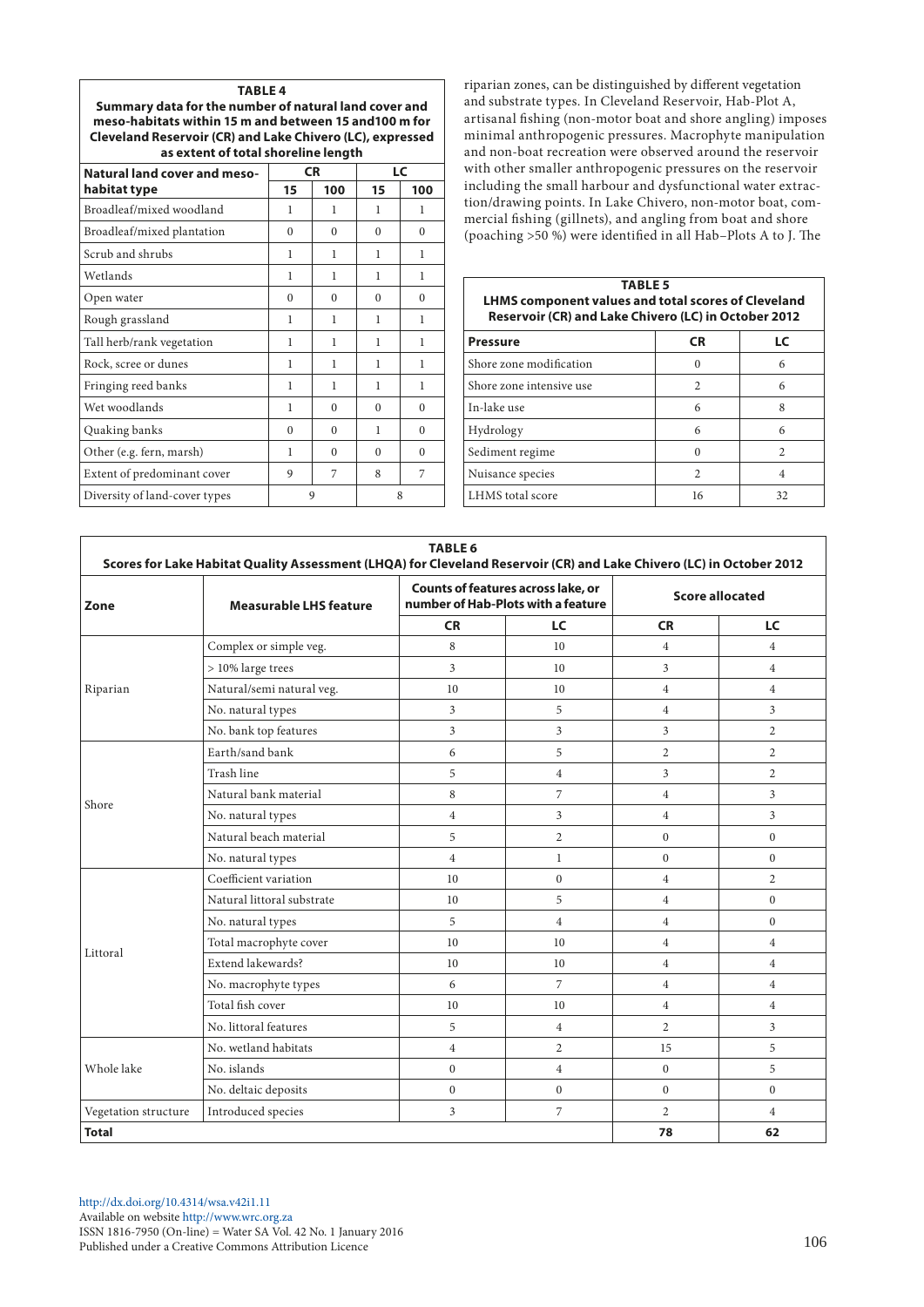impact of introduced (exotic) species was clearly visible, as well as the impact of macrophyte manipulation and nonboat recreation. Algal mats were evident as a result of sewage entering the lake through the Marimba and Manyame Rivers.

The vegetation in the areas surrounding Cleveland Reservoir was mainly comprised of plantations of *Eucalyptus* species and miombo woodland. *Brachystegia spiciformis* and *Julbernardia globiflora* were the most dominant species in the miombo woodland around both Cleveland Reservoir and Lake Chivero. Woody shrubs and grasses were dominant in the marginal areas of both reservoirs. Bryophytes (ferns) were also observed in Hab-Plot J at the Cleveland Reservoir. Estimates of aerial cover for the different vegetation groups found within the riparian zones for the different Hab-Plots (A–J) are shown in Table 7. The aquatic plants found at Cleveland Reservoir were *Cyperus* sp*., Panicum repens*, *Phragmites mauritianus, Potamogeton* sp., *Nymphaea* sp., *Elodea* sp. and *Schoenoplectus corymbosus*. Lake Chivero was dominated by *Eichhornia crassipes, Hydrocotyle ranunculoides*, *Potamogeton crispus, Cyperus* sp. and *Phragmites* spp. High macrophyte frequencies (>75 %) among the dominant species in Lake Chivero were observed in all Hab-Plots (A–J), extending lakewards, while Cleveland Reservoir was

dominated by *Nymphaea* sp. and *Elodea* sp., which were found in high frequencies along the eastern littoral zone (Hab-Plots G–J) and north-east to north-west (Hab-Plots D–H). Kruskal-Wallis Anova tests showed that there were no significant differences ( $p > 0.05$ ) in the riparian vegetation cover among the different Hab-Plots, but there were significant differences ( $p < 0.05$ ) in the macrophyte species between the two reservoirs.

Refugia for fish and invertebrates were abundant in both reservoirs due to the presence of high levels of macrophyte cover in the littoral zone in traditional nursery habitats. Substrate in the drawdown zone in Lake Chivero was dominated by silt/clay with Hab-Plots B, C, E and H consisting of bedrock, boulders, cobbles, and sand (Table 8). In Lake Chivero, silt/clay consisting of fine organic substrates was the most dominant substrate found throughout the whole lake. Hab-Plots A, C–D, and F–J consisted of bedrock, boulders, cobbles and sand in that reservoir. Bedrock outcrops and boulders were frequent along the southern shoreline (Hab-Plot D) closer to the mouth (Table 8). Pearson and Kendall correlations ( $R = 0.86$ ) showed a strong positive relationship between substrate composition and macrophyte species communities among the different Hab-Plots.

| <b>TABLE 7</b><br>Variations in vegetation cover for the different Hab-Plots (A-J) within the riparian zone.<br>0= 0%, $*$ = 0-1%, 1 = >1-10%, 2 = >10-40%, 3 = >40-75%, 4 = >75%; + = present |           |                |                |                |                |              |                |                |                |                |                |                |                |                |           |                |                |                |          |                |
|------------------------------------------------------------------------------------------------------------------------------------------------------------------------------------------------|-----------|----------------|----------------|----------------|----------------|--------------|----------------|----------------|----------------|----------------|----------------|----------------|----------------|----------------|-----------|----------------|----------------|----------------|----------|----------------|
|                                                                                                                                                                                                | A         |                | В              |                |                | C            |                | D              | Е              |                | F              |                | G              |                |           | н              |                |                |          |                |
| <b>Physical attributes</b>                                                                                                                                                                     | <b>CR</b> | LC             | <b>CR</b>      | LC             | <b>CR</b>      | <b>LC</b>    | <b>CR</b>      | LC             | <b>CR</b>      | <b>LC</b>      | <b>CR</b>      | LC             | <b>CR</b>      | <b>LC</b>      | <b>CR</b> | LC             | <b>CR</b>      | LC .           | CR       | LC             |
| Canopy layer (> 5 m)                                                                                                                                                                           |           |                |                |                |                |              |                |                |                |                |                |                |                |                |           |                |                |                |          |                |
| Trees $\geq 0.3$ m diameter                                                                                                                                                                    | $\Omega$  | -1             | $\overline{2}$ | $\Omega$       | $\mathbf{1}$   | $\Omega$     | $\Omega$       | $\overline{2}$ | $\ast$         | $\Omega$       | $\Omega$       | $\mathbf{1}$   | $\Omega$       | $\Omega$       | $\Omega$  | $\Omega$       | $\Omega$       | 3              | $\Omega$ | 1              |
| Trees $< 0.3$ m diameter                                                                                                                                                                       | 3         | 3              | $\overline{c}$ | $\Omega$       | $\mathbf{1}$   | $\mathbf{3}$ | $\ast$         | 2              | 2              |                | $\Omega$       | $\overline{c}$ | $\Omega$       | $\overline{c}$ | $\Omega$  | 3              | 1              | 3              | $\Omega$ | 3              |
| Under storey (0.5-5 m)                                                                                                                                                                         |           |                |                |                |                |              |                |                |                |                |                |                |                |                |           |                |                |                |          |                |
| Woody shrubs and saplings                                                                                                                                                                      | $\Omega$  | $\overline{2}$ | $\overline{2}$ | $\overline{c}$ | $\mathbf{1}$   | $\Omega$     | $\ast$         |                | $\overline{2}$ | 1              | $\ast$         | 1              | 2              | $\Omega$       |           |                | $\overline{2}$ | 1              | $\ast$   | $\overline{2}$ |
| Tall herbs and grasses                                                                                                                                                                         | $\Omega$  | 3              |                | 3              | 3              | $\mathbf{3}$ | 4              | $\Omega$       | 3              | 3              | $\overline{4}$ | 2              | $\mathbf{3}$   | 4              | 3         | $\overline{2}$ | 3              | $\overline{c}$ | 3        | 2              |
| Ground cover $(< 0.5$ m)                                                                                                                                                                       |           |                |                |                |                |              |                |                |                |                |                |                |                |                |           |                |                |                |          |                |
| Woody shrubs and seedlings                                                                                                                                                                     | $\Omega$  | 2              | $\overline{2}$ | $\overline{2}$ | 1              | 1            | $\ast$         | $\Omega$       | $\overline{2}$ |                | $\ast$         | $\Omega$       | $\overline{c}$ |                |           | $\overline{2}$ | $\overline{2}$ | 1              | $\ast$   | $\overline{2}$ |
| Herbs, grasses, bryophytes                                                                                                                                                                     |           | 2              |                | $\overline{2}$ | $\overline{2}$ | 2            | $\overline{2}$ | $\Omega$       | 3              | $\overline{2}$ | $\overline{4}$ | 2              | 3              | $\overline{2}$ | 3         |                | 3              | 3              | 3        | $\overline{4}$ |
| Notable nuisance plant species                                                                                                                                                                 | $+$       |                | $+$            |                |                |              |                |                |                |                |                |                |                |                |           | $+$            | $+$            | $+$            |          | $+$            |
| Extent of non-native species                                                                                                                                                                   | 3         |                | 1              |                |                |              |                |                |                |                |                |                |                |                |           |                |                | 1              |          |                |

| <b>TABLE 8</b><br>Substrate characteristics found in the different Hab-Plots (A-J) for the littoral zones using the LHS form.<br>$0 = 0\%$ , $* = 0-1\%$ , $1 = >1-10\%$ , $2 = >10-40\%$ , $3 = >40-75\%$ , $4 = >75\%$ |           |                |                |          |                |                |           |    |                |          |           |                |           |          |                |                |           |                |           |    |
|--------------------------------------------------------------------------------------------------------------------------------------------------------------------------------------------------------------------------|-----------|----------------|----------------|----------|----------------|----------------|-----------|----|----------------|----------|-----------|----------------|-----------|----------|----------------|----------------|-----------|----------------|-----------|----|
| Littoral substrate texture                                                                                                                                                                                               | A         |                | B              |          |                |                | D         |    | Е              |          | F         |                | G         |          | н              |                |           |                |           |    |
|                                                                                                                                                                                                                          | <b>CR</b> | LC             | <b>CR</b>      | LC       | <b>CR</b>      | LC             | <b>CR</b> | LC | <b>CR</b>      | LC.      | <b>CR</b> | LC             | <b>CR</b> | LC.      | <b>CR</b>      | LC             | <b>CR</b> | LC             | <b>CR</b> | LC |
| Bedrock                                                                                                                                                                                                                  |           | 4              |                | $\Omega$ | $\Omega$       | 2              | $\Omega$  |    | $\Omega$       | $\Omega$ | $\Omega$  |                | $\Omega$  | $\Omega$ | $\Omega$       |                | $\Omega$  | $\Omega$       | $\theta$  |    |
| Boulders (>256 mm)                                                                                                                                                                                                       |           | 3              | $\overline{2}$ | $\Omega$ | $\overline{2}$ | $\overline{4}$ | $\Omega$  |    | $\Omega$       | $\Omega$ | $\Omega$  | $\Omega$       | $\Omega$  |          | $\overline{c}$ |                | $\Omega$  |                | $\Omega$  |    |
| Cobbles (>64-256 mm)                                                                                                                                                                                                     | $\Omega$  | $\overline{c}$ |                | $\Omega$ | $\Omega$       | 2              | $\Omega$  |    | $\Omega$       | $\Omega$ | $\Omega$  | $\Omega$       | $\Omega$  | $\theta$ | $\Omega$       | 4              | $\Omega$  | 3              | $\Omega$  |    |
| Pebbles $(>2-64$ mm)                                                                                                                                                                                                     |           |                | $\Omega$       | $\Omega$ | $\Omega$       | $\Omega$       | $\Omega$  |    | $\overline{c}$ | $\Omega$ | $\Omega$  | $\Omega$       | $\Omega$  | $\Omega$ | $\Omega$       | 2              | $\Omega$  | $\overline{c}$ | $\Omega$  |    |
| Sand $(>0.063-2$ mm)                                                                                                                                                                                                     | u         | $\overline{c}$ | $\Omega$       | $\Omega$ | $\Omega$       | $\Omega$       | $\Omega$  |    | $\overline{c}$ | $\Omega$ | $\Omega$  | $\Omega$       | $\Omega$  | $\Omega$ | 0              | $\overline{2}$ | $\Omega$  |                | $\Omega$  |    |
| $Silt/clav$ (<0.063 mm)                                                                                                                                                                                                  | 4         | 3              | $\overline{c}$ | 4        | 4              | $\Omega$       | 4         | 3  | 3              | 4        | 4         | $\overline{c}$ | 4         | 4        |                |                | 4         | $\overline{c}$ | 4         |    |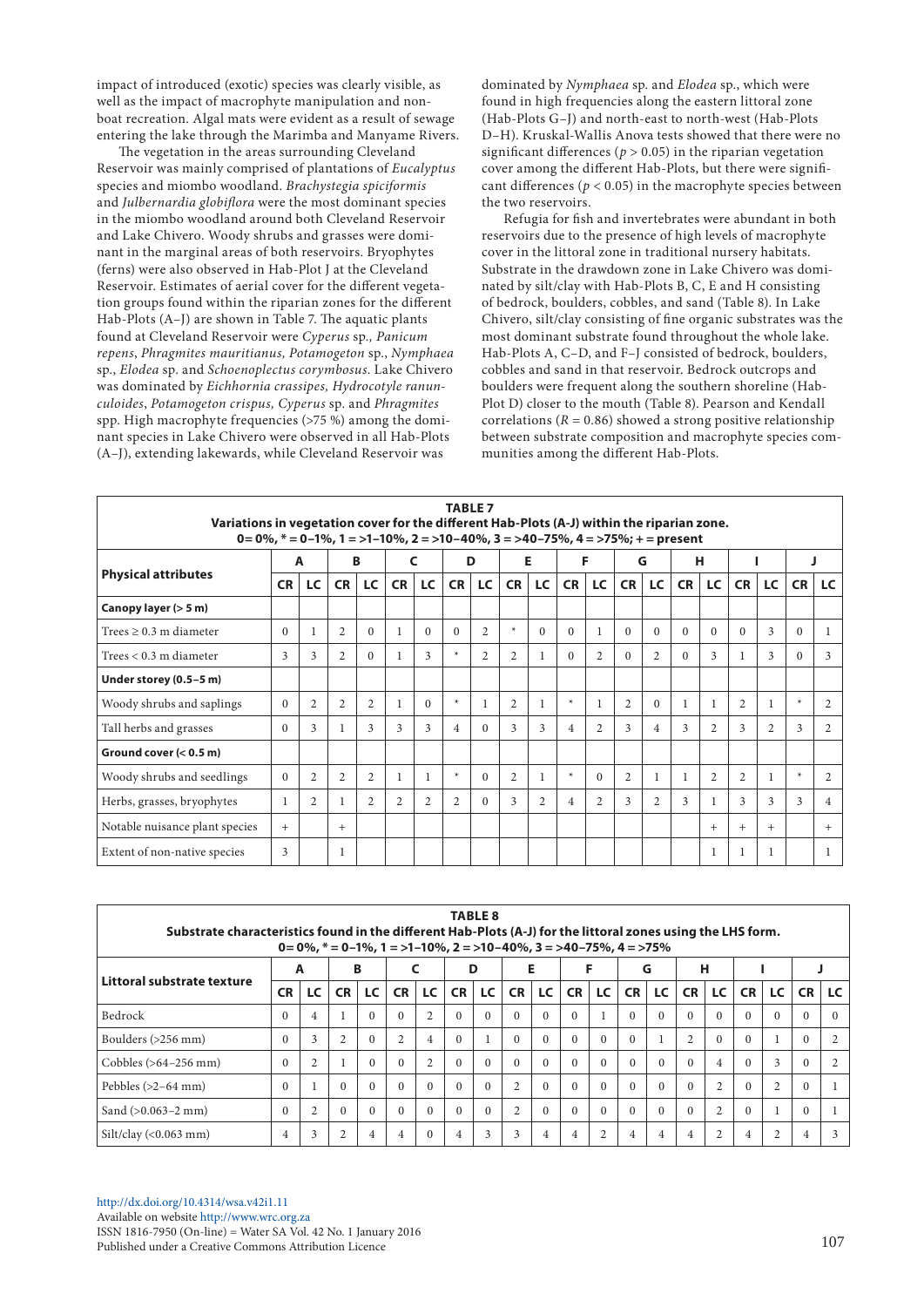## **DISCUSSION**

#### **LHS survey**

The LHMS metric, which uses expert opinion to define thresholds of hydromorphological pressures leading to likely impacts on 'ecological status', showed that Cleveland Reservoir was less impacted by hydromorphological pressures compared to Lake Chivero. Cleveland Reservoir scored 10/42 whilst the less protected Lake Chivero scored 32/42 (Table 5) Lake Chivero is impacted by raw sewage and industrial effluent, fish poaching, shoreline activities, lodges, macrophyte manipulation, invasive species (e.g. water hyacinth, water pennywort, Nile tilapia) and recreational pressures (Table 3). Lake Chivero is located downstream of Harare and Chitungwiza; hence its main tributaries (Manyame, Marimba and Mukuvisi Rivers) are heavily polluted, unlike Cleveland Reservoir which has few housing developments in its catchment as was evident from aerial photography (see Gamanya et al. 2009) and hence is experiencing minimal degradation and pollution.

The LHQA metric is configured to express naturalness and diversity as proxies for the conservation value of a site. Cleveland Reservoir scored 78/112 suggesting that the reservoir still has a more natural environment that is not heavily impacted by human influences, as compared to Lake Chivero (62/112) (Table 6). Cleveland Reservoir ranked slightly higher than Malilangwe Reservoir which is situated in a nature conservancy (LHOA =  $76/112$ ) (Dalu et al., 2013a), which clearly shows that it is still relatively unimpacted. It should however be pointed out that, although the LHQA shows a higher value for Cleveland Reservoir compared to Lake Chivero, the LHQA score for the reservoir does not conside that it is one of Zimbabwe's Important Bird Areas (IBA) and supports large numbers of fish-eating birds, waterfowl and migratory species. The density of woodland bird species surrounding the lake is higher than at Cleveland Reservoir, possibly because of the lake flies that emerge in huge numbers. It also supports populations of other animals, such as Clawless Otters *Aonyx capensis*, that are under pressure elsewhere in the country. Hence, we propose to include this important parameter, i.e., designation as a protected area such as an IBA, for other LHS studies across the country.

Decreases in the mean substrate size and increases among the different Hab-Plots in the percentage of fine sediments (>75 %) were observed in Cleveland Reservoir (mostly Hab-Plots A and C–J), and also Lake Chivero (Hab-Plots A–B, C–D and G) (Table 8). This may also indicate increases in the rates of upland erosion and sediment supply. These substrate characteristic changes are often sensitive indicators of the effects of human activities on streams in the catchment, which in turn affect reservoirs. Substrate particles and characteristics are one of the most important determinants of habitat characteristics for fish and macroinvertebrates, along with bed form (Kaufmann and Whittier, 1997). The sudden increase in illegal urban agriculture in the City of Harare due to socio-economic and political circumstances in the country is clearly a major factor contributing to siltation, as poor farming methods are often practised.

Many of the habitats in the Cleveland Reservoir littoral zones are of a seasonal or ephemeral nature, due to evaporation and drawdown, which results in yearly water depth decreases of between 2–3 m or more. This usually results in decreases in macrophyte abundance. Macrophytes harbour macroinvertebrates and fish (Dalu et al. 2012); thus decreasing

[http://dx.doi.org/10.4314/wsa.v42i1.1](http://dx.doi.org/10.4314/wsa.v42i1.11)1 Available on website <http://www.wrc.org.za> ISSN 1816-7950 (On-line) = Water SA Vol. 42 No. 1 January 2016 Published under a Creative Commons Attribution Licence

macrophyte abundance can possibly result in changes in the aquatic ecosystem (T Dalu, personal observation). It is also known that, within a single lake, vegetated sites often support a greater diversity of macroinvertebrates than do open water sites (Brendonck et al., 2003). However, the case is different for Lake Chivero whose main tributaries, Manyame, Marimba and Mukuvisi Rivers are now perennial rivers due to sewage and industrial effluent inflows; hence the lake has in recent years always been >80 % full. The lake level is highly variable, and the present situation may not be permanent (>80 % full). The lake level can fall drastically in drought years, as in 1967–68, 1972–73 and the early 1990s; the fish kill in 1996 described by Moyo (1997) followed 5 years of drought when the lake volume had fallen to approx. 20% of its capacity but then filled in about 6 weeks after very heavy rains, This produced massive blooms of algae and stands of water hyacinth along with intense deoxygenation caused by decomposition of the drowned vegetation that had grown on the exposed shores.

#### **LHS and aerial photography**

According to Rowan et al*.* (2006), aerial imagery should be prepared and analysed before the field survey and should be taken as a printed map to the field to aid the filling of the LHS survey form. From the study observations, we strongly recommend the use of aerial photography with very high resolution for LHS surveys. Skocki et al. (2008) showed that better resolution permits the interpretation of different classes, borders and buffer zone ranges in more detail. It is recommended that aerial photography should be used in the assessment of the 15–100 m buffer zones and the different riparian and littoral zones, as it proved to be very helpful in its initial use in Malilangwe Reservoir (Dalu et al., 2013a).

#### **LHS and catchments impacts**

There has been expansion in residential areas mainly to the south and south-west of Harare between 1989 and 2000 and this has further exacerbated the problems affecting Lake Chivero as the new residential areas are not properly serviced, hence lack water and wastewater reticulation systems (Gamanya et al., 2009). Increased urban agriculture combined with discharge of loads of untreated sewage into the Lake Chivero tributaries further resulted in an increase in nutrient loads in Lake Chivero (Table 7, see also Gamanya et al. 2009). No major changes were observed for Cleveland Reservoir catchment hence this might explain the general good health observed for the reservoir. These highlighted changes in the catchment might affect the results of the LHS survey as the catchment activities are not part of the LHS survey but appear to cause significant impacts in comparison to lakeshore activities.

### **Basic water quality measurement status**

Dissolved oxygen (DO) levels for Lake Chivero dropped from 7.5 mg $L^{-1}$  at 0 m depth to 3.5 mg $L^{-1}$  at 14 m depth for the index site (Fig. 2), which was an indicator of oxygen depletion; near the lake mouth DO levels of less than 1 mg·L–1 have been recorded. This probably means that stratification is sufficient to limit water exchange between the surface and bottom water during summer. It is known that DO levels below 4 mg·L<sup>-1</sup> cause acute mortality of macroinvertebrates and plankton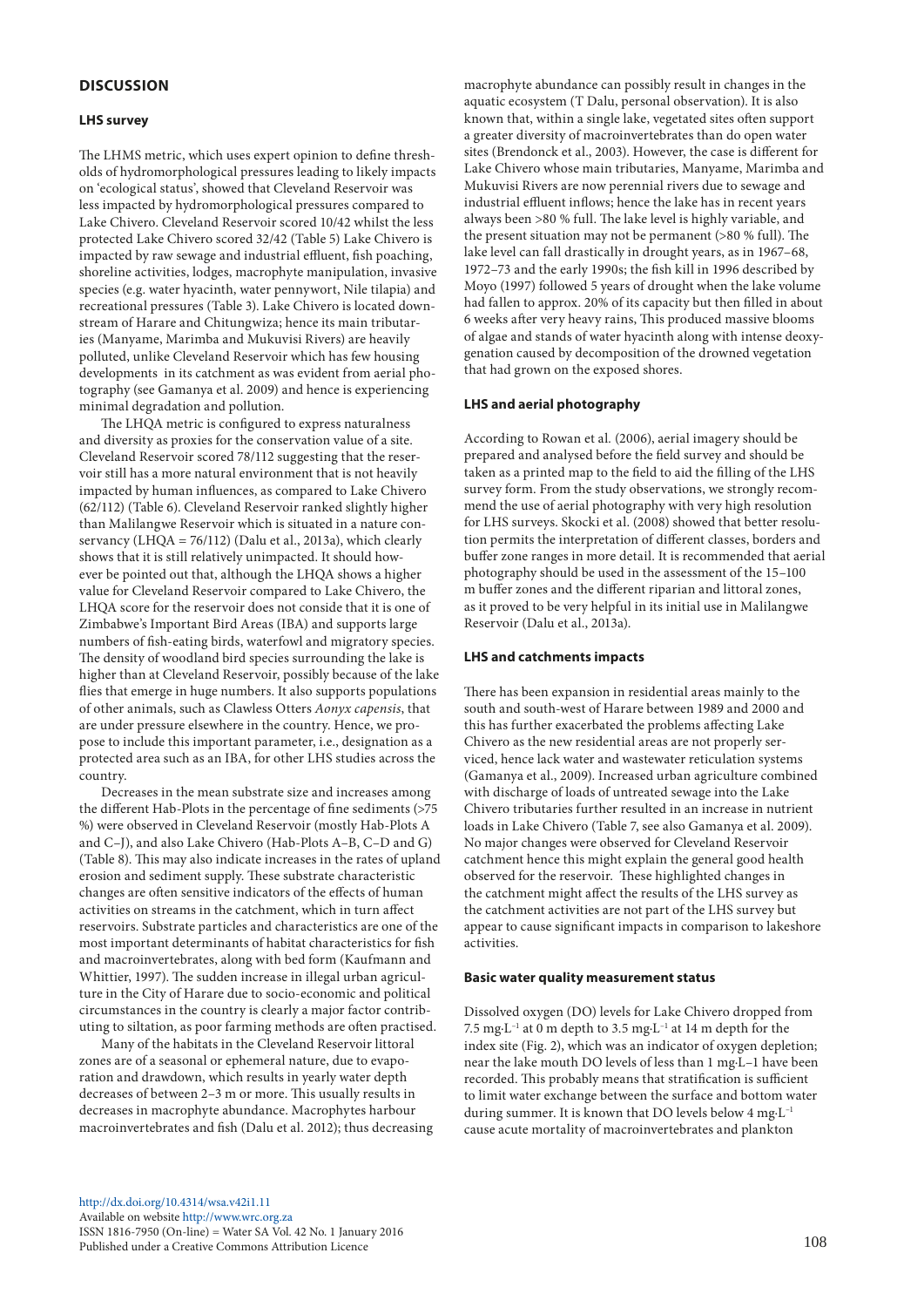communities (Moyo, 1997; Chick et al., 2004; Mhlanga et al., 2006; Moyo, 2012), and therefore these results indicate that there is a major problem in the lake. Deoxygenation of bottom waters and the resultant changes in redox potential at the sediment–water interface lead to a rapid release of nutrients and contaminants, resulting in significant water quality deterioration, especially at turnover. This has resulted in fish deaths in Lake Chivero following a heavy inflow of pollutants from the catchment. The fish deaths always coincide with the collapse of an algal bloom that will have developed and built up in the lake for about 8 months, and which reduces dissolved oxygen to below 1.9 mg·L–1 from 5 m depth (Moyo, 1997; Mhlanga et al., 2006; T. Dalu, personal observation). This is an issue of concern which requires the institution of appropriate management measures, because as the severity of algal blooms in the lake increases more fish kills may occur when the algal blooms collapse. Another important factor leading to fish deaths could be algal toxins that will have been released into the system following the collapse of the algal bloom (Mhlanga et al., 2006).

The differences in temperature of up to 4°C could be related to several factors such as the physics of water and changes in its density at high temperatures (Marshall and Falconer, 1973). Dalu et al.'s (2013b) study in Malilangwe Reservoir (Zimbabwe) suggests that increases in temperature will result in high water heat budgets, which could potentially trigger changes in aquatic population dynamics, with severe water quality implications. These water quality changes as a result of increases in water temperature, in both reservoirs, will have a more significant impact on the nutrient-rich Lake Chivero than on Cleveland Reservoir.

Algal blooms observed in Lake Chivero could be attributed to the high nutrient levels which cause low water transparency in Lake Chivero (Table 2). Low dissolved oxygen concentrations and odours indicative of hydrogen sulphide and ammonia are evident in Lake Chivero, especially towards the river mouth (T Dalu, personal observation), and these are indicative of hydrogen sulphide and ammonia. Cleveland Reservoir, in particular, could be in danger of contamination by pollutants due to increased cultivation, deforestation and settlements within the catchment, though currently it has good water quality as indicated by the physicochemical data. The lessons learned from the pollution of Lake Chivero can be used to curb the pollution in Cleveland Reservoir.

## **Critique of the LHS method**

The LHS method may prove to be an important tool in hydromorphological assessment but the method has its drawbacks in tropical African regions. The LHS method gives insufficient attention to the extreme water level regime of tropical reservoirs, which as a result of the tropical climate has a pronounced wet season followed by extended dry periods when water is used for irrigation and drinking water. This results in the shore zone experiencing extreme wetting and drying cycles and consequently producing a distinctive (very sparse) vegetation community, with macrophytes being unlikely to thrive and ruderal and amphibious species doing better. The water drawdown as evidenced by the 'bath-tub rings' in most tropical water systems suggests that the littoral zone will be a relatively hostile environment for macrophytes and co-dependent biota (see Dalu et al. 2012). Hence, it will be useful to include all these factors in the LHS and also to analyse the littoral slopes from survey data and determine whether substrate, littoral slope and macrophytes are correlated. It is vital to realise that the lakes

under investigation are reservoirs and that there are many important factors influencing the distribution and abundance of macrophytes such as the functional groups from Hab-Plots, and how these patterns respond to variations in substrate, water depth, wave exposure and water level fluctuations. All of these features are not factored into the LHS method, with potentially serious implications for the success of its application; we therefore suggest the inclusion of a section dedicated to water level fluctuations and macrophyte communities for tropical lakes and reservoirs. Equating the draw-down zone of a reservoir to a natural beach is erroneous for tropical systems, as the characteristics of draw-down zones are temporary, depending on the reservoir operation rules, while lakeside beaches, such as those on Lakes Malawi and Victoria, have evolved over thousands of years of land and water interface. We therefore suggest the removal of beaches from the LHS method when applied to tropical reservoirs.

Similarly to other studies (e.g. McGoff and Irvine (2009), Peterlin and Urbanič (2013) and Jusik and Macioł (2014)), future studies must be carried out focusing on specific Hab-Plot analyses that include detailed reporting of the substrate, littoral slopes, macrophyte assemblages or riparian vegetation. Immediate riparian pressures are relatively limited in tropical systems with a few exceptions being cities and towns around Lakes Victoria and Malawi where population is increasing exponentially (UNEP, 2006). Some of the riparian shoreline pressures, e.g., commercial activities, coniferous plantations, orchards, logging and recreational beaches, are features associated with highly developed countries' landscapes and urban areas and are either absent or rare in developing countries' reservoirs. These attributes are designed to assess the impact of proximity of development to lakes or reservoirs, and should be used with caution for tropical systems. Thus, the inclusion of such riparian pressures does not warrant being included for LHSs in tropical systems. Major impacts arise some considerable distance from the 15 to 100 m limit, which is an arbitrary limitation as most of the impacts on tropical systems are experienced in the catchment. In natural lakes such a zone could have unique riparian features but not in tropical reservoirs. A detailed section on catchment activities or impacts should thus be included.

The LHS method further takes into account the outlet from the lake or reservoir, but there is no indication on what part inflows play, and what the effect of intermittent seasonal flow is. All these important factors should be included as several studies, e.g. Kim et al. (2000) and Lai et al. (2014), have highlighted the importance of river inflows for reservoirs. Criteria such as presence of alders and coniferous forest are not applicable to tropical systems; hence for this and future studies, alders and coniferous forest were not considered, and were substituted by local vegetation where applicable.

In this study, 10 Hab-Plots were found to be adequate for describing lake habitat characteristics. Similarly, Rowan et al. (2006) and Dalu et al. (2013a) reported that relatively little information is gained if more than 10 Hab-Plots are sampled as having more plots increases the survey time and introduces undesirable redundancy in the data collected. It must be noted, however, that the number of Hab-plots needed is dependent on the size of the water body and the diversity of its habitats. In the tropics no other methods are known to have been used to assess the scale of human impact in the form of developmental pressures around lakes and reservoirs; the LHS method will continue to be an essential tool for the assessment of human impacts on lakes.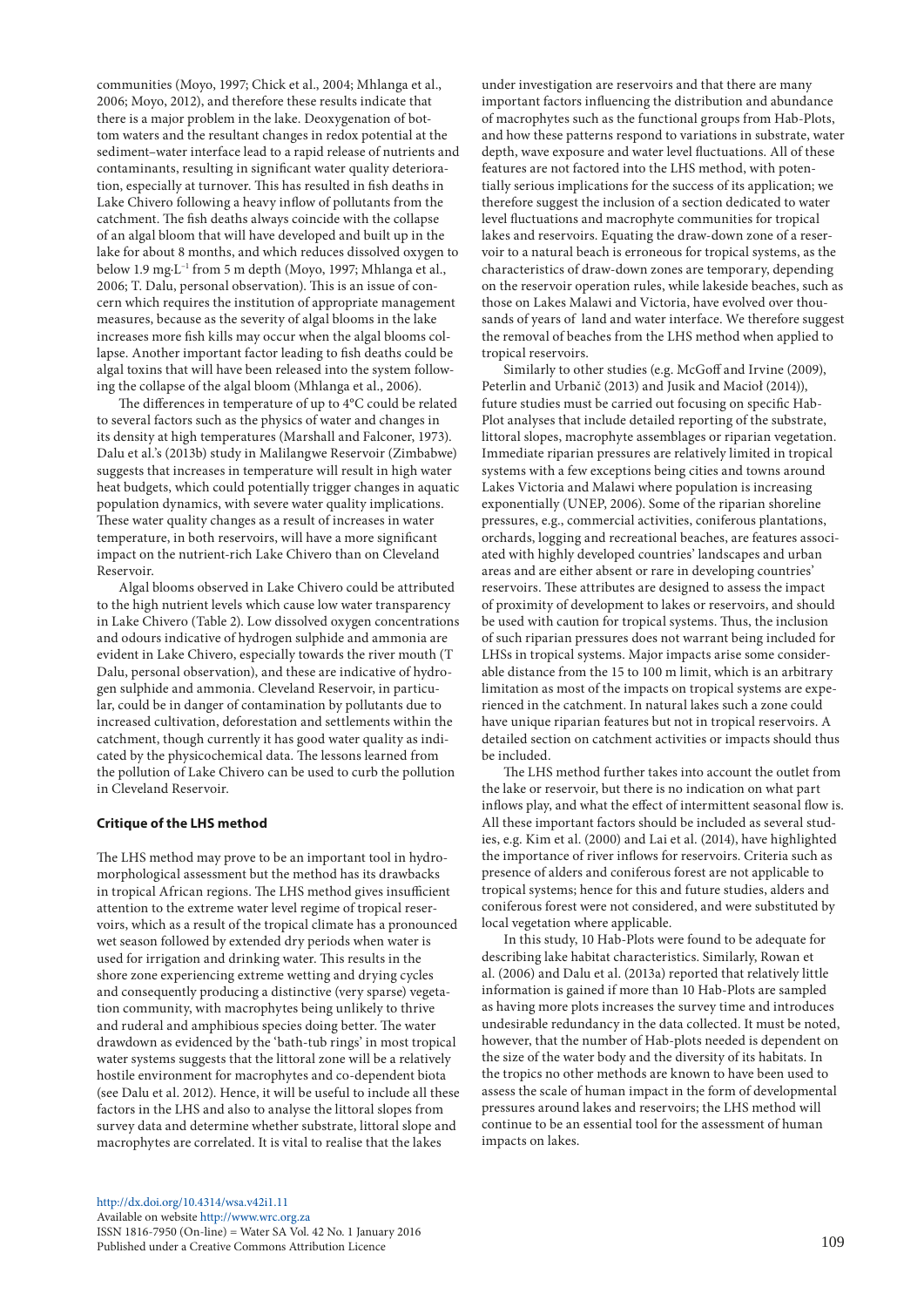#### **Management and policy**

Based on this broader experience from field trials in more impacted reservoirs, it is anticipated that LHS could contribute to the development of a standard for assessing the hydromorphology of standing waters under the aegis of the CEN, Water and Environment Acts of Zimbabwe. The LHS can play a pivotal role in the research and monitoring of the lakes and reservoirs in Zimbabwe, but more studies need to be carried out to see whether it can be used as a standard monitoring tool for lakes and reservoirs.

# **CONCLUSION**

This study shows that the LHS method has potential as a hydromorphological impact assessment and management tool that integrates several variables related to human pressures on aquatic ecosystems. Good water governance has been regarded as a sine qua non for improving the management of world water resources; hence we anticipate that the LHS will play a pivotal role in hydromorphological assessments of lakes and reservoirs if it is incorporated as part of policy. The case of Lake Chivero and Cleveland Reservoir is a good example of how hydrological changes, in combination with poor governance, urban population growth and lack of anticipatory management can cause an environmental crisis such as eutrophication resulting in fish deaths. Nhapi (2004) concluded that there is a tendency toward 'over-research' in the area of pollution, but that the manifestation of suggested remedial actions and recommended measures has largely been ignored in Zimbabwe. Therefore, the state should be at the forefront of water resources management and should include all stakeholders in this process.

# **ACKNOWLEDGEMENTS**

We will like to extend our deepest appreciation and thank you to the editor and anonymous reviewers for their valuable input into this study. Special thanks go to Harare City Council Amenities Division (Parks Section) and the Zimbabwe Parks and Wildlife Management Authority for granting us permission to work at Cleveland Reservoir and Lake Chivero, respectively. Our appreciation also goes to the Department of Biological Sciences, University of Zimbabwe, for all their technical support during the study.

## **REFERENCES**

- BRENDONCK L, MAES L ROMMENS W, DEKEZA N, NHIWATIWA T, BARSON M, CALLEBAUT V, PHIRI C, MOREAU K, GRATWICKE B, STEVENS M, ALYN N, HOLSTERS E, OLLEVIER F and MARSHALL BE (2003) The impact of water hyacinth (*Eichhornia crassipes*) in a eutrophic subtropical impoundment (Lake Chivero, Zimbabwe). II. Species diversity. *Arch. Hydrobiol.* **158** 389–405. [http://dx.doi.](http://dx.doi.org/10.1127/0003-9136/2003/0158-0389) [org/10.1127/0003-9136/2003/0158-0389](http://dx.doi.org/10.1127/0003-9136/2003/0158-0389)
- CHICK JH, RUETZ CR and TREXLER JC (2004) Spatial scale and abundance patterns of large fish communities in freshwater marshes of the Florida Everglades. *Wetlands* **24** 652–664. [http://dx.doi.](http://dx.doi.org/10.1672/0277-5212(2004)024%5b0652:SSAAPO%5d2.0.CO;2) [org/10.1672/0277-5212\(2004\)024\[0652:SSAAPO\]2.0.CO;2](http://dx.doi.org/10.1672/0277-5212(2004)024%5b0652:SSAAPO%5d2.0.CO;2)
- DALU T, BARSON M and NHIWATIWA T (2011) Impact of microbial organisms and protozoan parasites on drinking water quality in Harare, Zimbabwe. *J. Water Sanit. Hyg. Dev.* **1** 153–163. [http://](http://dx.doi.org/10.2166/washdev.2011.049) [dx.doi.org/10.2166/washdev.2011.049](http://dx.doi.org/10.2166/washdev.2011.049)
- DALU T, CLEGG B and NHIWATIWA T (2013a) Application of the Lake Habitat Survey method on the tropical Malilangwe reservoir,

south-east Lowveld, Zimbabwe. *Afr. J. Aquat. Sci.* **38** 21–35. [http://](http://dx.doi.org/10.2989/16085914.2012.716362) [dx.doi.org/10.2989/16085914.2012.716362](http://dx.doi.org/10.2989/16085914.2012.716362)

- DALU T, CLEGG B and NHIWATIWA T (2012) Aquatic macrophytes in a tropical African reservoir: diversity, communities and the impact of reservoir-level fluctuations. *Trans. R. Soc. S. Afr.* **67**  117–125. <http://dx.doi.org/10.1080/0035919x.2012.712554>
- DALU T, MOYO S, CLEGG BW and NHIWATIWA T (2013b) Stratification, diel and seasonal energy transfers of Malilangwe Reservoir in the south-eastern lowveld of Zimbabwe. *Lakes Reserv. Res. Manage.* **18** 285–296. <http://dx.doi.org/10.1111/lre.12039>
- EUROPEAN COMMISSION (2000) Directive 2000/60/EC of the European Parliament and of the Council establishing a framework for the Community action in the field of water policy - EU Water Framework Directive (WFD). The European Parliament And The Council Of The European Union, Brussels, Belgium.
- GAMANYA R, DE MAEYER P and DE DAPPER M (2009) Objectoriented change detection for the city of Harare, Zimbabwe. *Expert Syst. Appl.* **36** 571–588. <http://dx.doi.org/10.1016/j.eswa.2007.09.067>
- JUSIK S and MACIOŁ A (2014) The influence of hydromorphological modifications of the littoral zone in lakes on macrophytes *Oceanol. Hydrobiol. Stud.* **43** 66–76.
- KAUFMANN PR, HUGHES RM, VAN SICKLE J, WHITTIER TR, SEELIGER CW and PAULSEN SG (2014) Lakeshore and littoral physical habitat structure: A field survey method and its precision. *Lake Reserv. Manage*. **30** 157–176. [http://dx.doi.org/10.1080/104023](http://dx.doi.org/10.1080/10402381.2013.877543) [81.2013.877543](http://dx.doi.org/10.1080/10402381.2013.877543)
- KAUFMANN PR and WHITTIER TR (1997) Habitat assessment. In: Baker JR, Peck DV and Sutton DW (eds) *Environmental Monitoring and Assessment Program Surface Waters: Field Operations Manual For Lakes.* EPA/620/R-97/001. United States Environmental Protection Agency, Washington, DC.
- KIM B, CHOI K, KIM C, LEE U-H and KIM Y-H (2000) Effects of the summer monsoon on the distribution and loading of organic carbon in a deep reservoir, Lake Soyang, Korea. *Water Res.* **34** 3495–3504. [http://dx.doi.org/10.1016/S0043-1354\(00\)00104-4](http://dx.doi.org/10.1016/S0043-1354(00)00104-4)
- LAI X, HUANG Q, ZHANG Y and JIANG J (2014) Impact of lake inflow and the Yangtze River inflow alterations on water levels in Poyang Lake, China. *Lake Reserv. Manage.* **30** 321–330. [http://](http://dx.doi.org/10.1080/10402381.2014.928390) [dx.doi.org/10.1080/10402381.2014.928390](http://dx.doi.org/10.1080/10402381.2014.928390)
- MACHENA C (1997) The pollution and self-purification of Mukuvisi River. In: Moyo NAG (ed.) *Lake Chivero: A Polluted Lake.* University of Zimbabwe Publications, Harare. 75–91.
- MAGADZA CHD (1997) Water pollution and catchment management in Lake Chivero. in: Moyo NAG (ed.) *Lake Chivero: A Polluted Lake.* University of Zimbabwe Publications, Harare. 13–26.
- MANZUNGU E and MABIZA C (2004) Status of water governance in urban areas in Zimbabwe: some preliminary observations from the city of Harare. *Phys. Chem. Earth* **29** 1167–1172. [http://dx.doi.](http://dx.doi.org/10.1016/j.pce.2004.09.003) [org/10.1016/j.pce.2004.09.003](http://dx.doi.org/10.1016/j.pce.2004.09.003)
- MARSHALL BE (1994) Ecology and management of the Manyame lakes. In: Matiza T and Crafter SA (eds) *Wetlands Ecology and Priorities for Conservation in Zimbabwe.* IUCN, Gland. 55–68.
- MARSHALL BE and FALCONER AC (1973) Physico-chemical aspects of Lake McIlwaine (Rhodesia), a eutrophic tropical impoundment. *Hydrobiologia* **42** 45-62. <http://dx.doi.org/10.1007/BF00014145>
- McGOFF E (2008) Invertebrate-habitat associations in the littoral and riparian ecotone of Lough Carra, Co. Mayo, Ireland: non-technical summary. Freshwater Ecology Research Group, Trinity College, Dublin.
- McGOFF E and IRVINE K (2009) A test of the association between Lake Habitat Quality Assessment and macroinvertebrate community structure. *Aquat. Conserv. Mar. Freshwater Ecosyst.* **19** 520–533. <http://dx.doi.org/10.1002/aqc.1024>
- MHLANGA L, DAY J, CHIMBARI M, SIZIBA N and CRONBERG G (2006) Observations on limnological conditions associated with a fish kill of *Oreochromis niloticus* in Lake Chivero following collapse of an algal bloom. *Afr. J. Ecol.* **44** 199–208. [http://dx.doi.](http://dx.doi.org/10.1111/j.1365-2028.2006.00625.x) [org/10.1111/j.1365-2028.2006.00625.x](http://dx.doi.org/10.1111/j.1365-2028.2006.00625.x)
- MOYO NAG (1997) Causes of massive fish deaths in Lake Chivero. In: Moyo NAG (ed.) *Lake Chivero: A Polluted Lake.* University of Zimbabwe Publications, Harare.

[http://dx.doi.org/10.4314/wsa.v42i1.1](http://dx.doi.org/10.4314/wsa.v42i1.11)1 Available on website <http://www.wrc.org.za> ISSN 1816-7950 (On-line) = Water SA Vol. 42 No. 1 January 2016 Published under a Creative Commons Attribution Licence